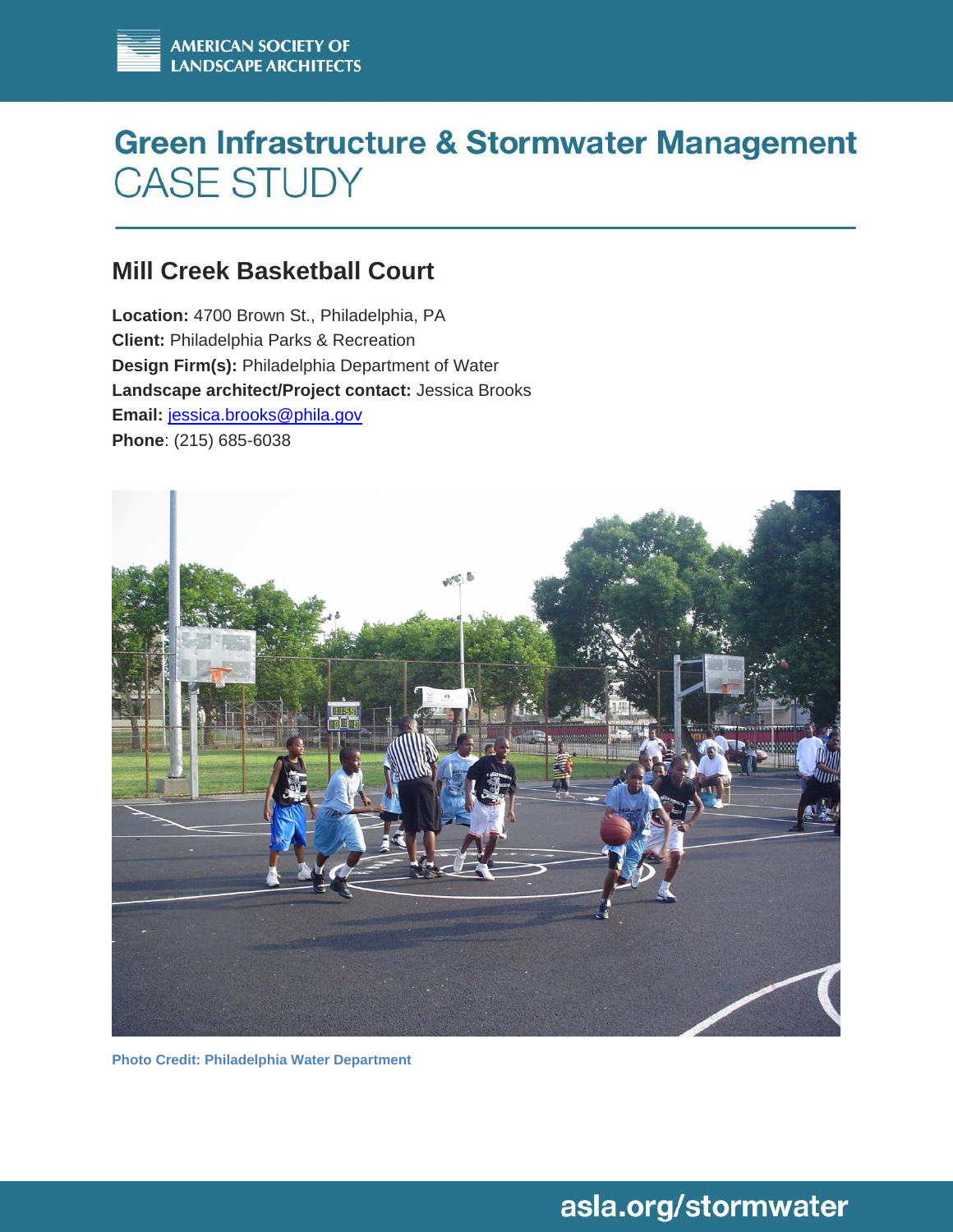**Project Description:** The Mill Creek Playground was built above the buried Mill Creek, which is now one of the largest combined sewers in Philadelphia. Before the porous basketball court project, the basketball courts at the playground were cracked and deteriorating with low spots that filled with water when it rained. To improve the quality of the courts and reduce the volume of stormwater that flows into the Mill Creek combined sewer, the basketball courts were retrofitted with porous asphalt over an infiltration bed. Rain that falls on the new basketball courts passes through the porous surface and is stored in a subsurface stone bed until it can soak into the ground. The porous basketball court system was designed to manage the rainfall that falls directly onto the two basketball courts, which occupy approximately 9,000 square feet of the playground.

#### **Project Type:**

Recreation Center / Open Space

A retrofit of an existing property

**Design features:** Porous pavement basketball court.

**This project was designed to meet the following specific requirements or mandates:** Local ordinance

**Impervious area managed:** 5,000 sq./ft. to 1 acre.

**Amount of existing green space/open space conserved or preserved for managing stormwater on site:** N/A It was a project in an existing park.

**The regulatory environment and regulator was** supportive of the project.

**Did the client request that other factors be considered, such as energy savings, usable green space, or property value enhancements?** Yes, use of existing green space, in the form of parks and floodplain areas was considered.

#### **Cost & Jobs Analysis**

**Estimated Cost of Stormwater Project:** \$100,000-\$500,000 (Public funding: State, and Local)

**Was a green vs. grey cost analysis performed?** No

**Number of jobs created:** Not available

### **Job hours devoted to project:**

Planning and Design: Construction: Annual Maintenance: 55 hours

### asla.org/stormwater